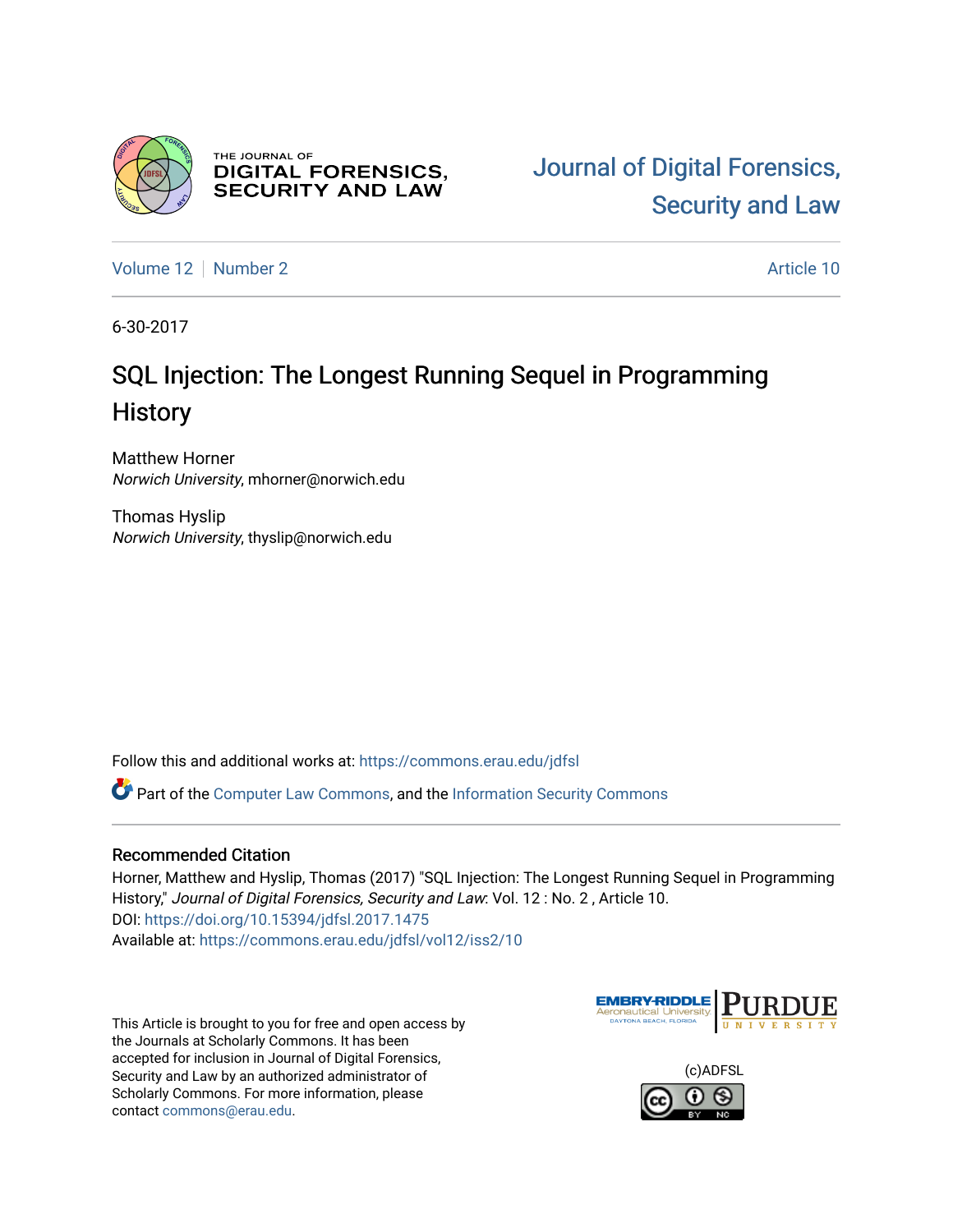# SEQUEL IN PROGRAMMING HISTORY  $S = S$  and  $S = S$  and  $S = S$  and  $S = S$  and  $S = S$  and  $S = S$  and  $S = S$  and  $S = S$  and  $S = S$  and  $S = S$  and  $S = S$  and  $S = S$  and  $S = S$  and  $S = S$  and  $S = S$  and  $S = S$  and  $S = S$  and  $S = S$  and  $S = S$  and  $S = S$  and  $S = S$  and  $S = S$  and

Norwich University Northfield, VT mhorner@norwich.edu mhorner@norwich.edu

Thomas Hyslip<br>Norwich University Northfield, VT - III-11114, VT<br>slin@norwich\_ee  $t = \frac{1}{2}$ sip $\frac{1}{2}$ 

ABSTRACT<br>One of the risks to a company operating a public-facing website with a Structure Query Language (SQL) database is an attacker exploiting the SQL injection vulnerability. An attacker can cause an SQL database to perform actions that the developer did not intend like revealing, modifying, or deleting sensitive data. This can cause a loss of confidentiality, integrity, and availability of information in a company's database, and it can lead to severe costs of up to \$196,000 per successful injection attack (NTT Group, 2014). This paper discusses the history of the  $\text{SQL}$  $s$ uccessive injection attack (NTT  $s$  Group, 2014). This paper discusses the history of the SQL  $j$ inity, focusing ones on:

- How an attacker can exploit the SQL injection vulnerability
- When the SQL injection attack first appeared
- How the attack has changed over the years<br>• Current techniques to defend adequately as
- Current techniques to defend adequately against the attack

The SQL injection vulnerability has been known for over seventeen (17) years, and the countermeasures are relatively simple compared to countermeasures for other threats like malware and viruses. The focus on security-minded programming can help prevent a successful SQL injection attack and avoid loss of competitive edge, regulatory fines and loss of reputation among an organization's customers. an organization's customers.

**Keywords:** SQL, SQL Injection, Cybercrime, Intrusion, Database

#### **1. INTRODUCTION**

The Internet brings humans closer together<br>than ever before, and in order to take advantage of the increased connectivity to customers, many organizations maintain a link to the Internet. However, with that link,  $\mathbf{H}$  to the Internet. However, with the Internet  $\mathbf{H}$  organizations take on many risks because of ways to mitigate those risks to an acceptable level with administrative, physical, and technical controls. Ultimately, it is the business  $\sum_{i=1}^{n}$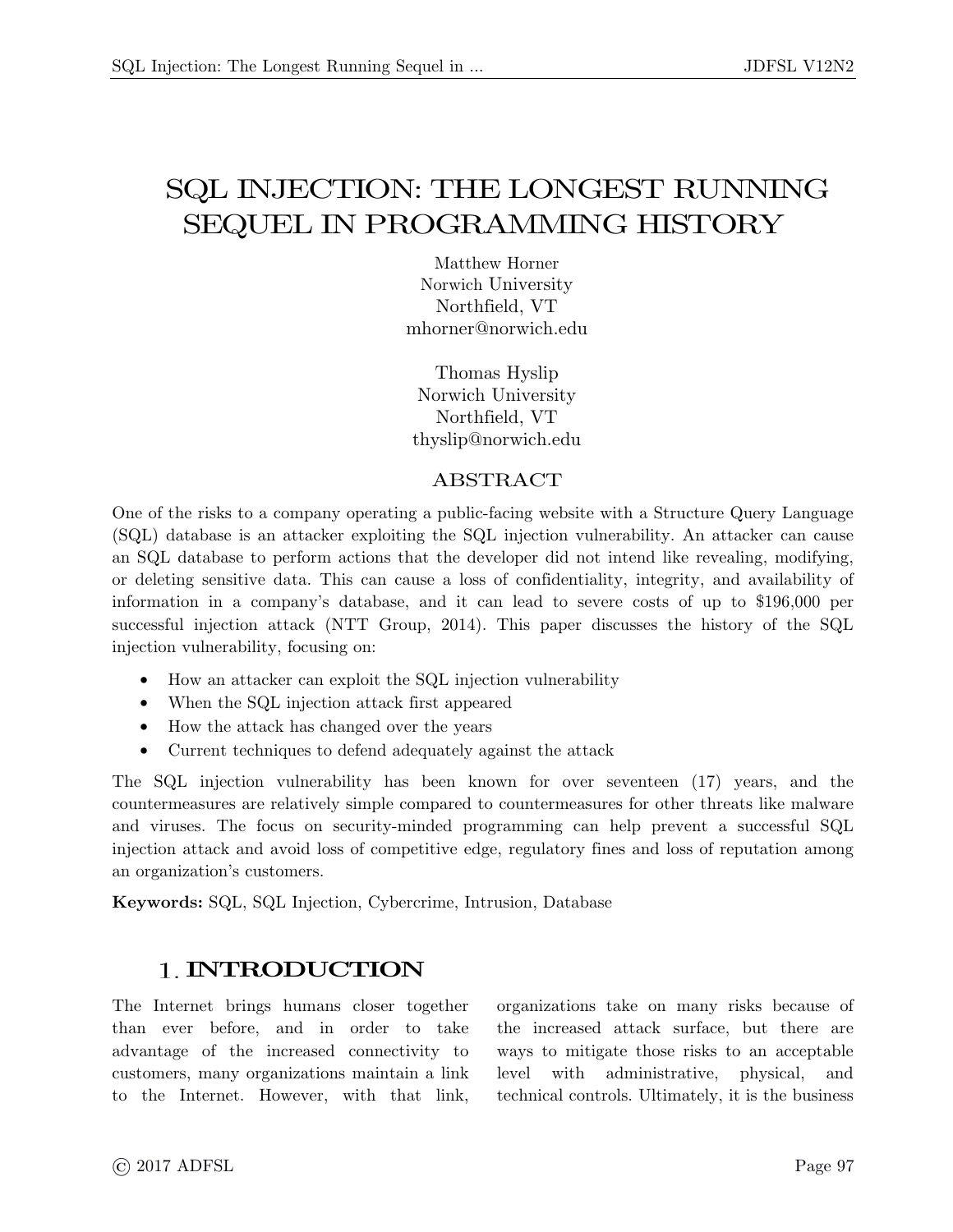leader's or authorizing officials' responsibility<br>to decide whether the benefits outweigh the potential negative effects of implementing a technology, but information security professionals can add more confidence behind  $\frac{1}{\sqrt{2}}$  can add more confidence behind  $\frac{1}{\sqrt{2}}$  continues confidence behind  $\frac{1}{\sqrt{2}}$  continues confidence behind  $\frac{1}{\sqrt{2}}$  continues continues continues continues continues continues continues continues co that decision by having a thorough<br>understanding of the threats and vulnerabilities to information systems (NIST,  $v_{1}$  and  $v_{2}$  and  $v_{3}$  and  $v_{4}$  and  $v_{5}$  and  $v_{5}$  and  $v_{6}$  and  $v_{7}$  and  $v_{8}$  and  $v_{9}$  and  $v_{10}$  and  $v_{11}$  and  $v_{12}$  and  $v_{13}$  and  $v_{14}$  and  $v_{15}$  and  $v_{16}$  and  $v_{17}$  and  $v_{18}$  and  $v_{$ 2010).

One of the risks from a web server<br>connected to the Internet is an attacker exploiting an SQL injection vulnerability on an exploiting an SQL injection vulnerability on an  $A_{\text{m}}$  is a second  $A_{\text{m}}$  organization. Application Security Project (OWASP)<br>consistently lists injection as the top website vulnerability while stating that it is "EXTREMELY simple" to prevent (OWASP,  $2013$ ,  $2016$ ). A vulnerability that is simple to fix yet continues to plague website designers begs the question, "Why haven't website programmers eliminated this vulnerability entirely?" A discussion of the history of the SQL injection vulnerability may shed light on how the vulnerability reached its current state and may offer clues as to why it refuses to go away. This paper discusses the history of SQL injection vulnerability, focusing on:  $j$ inity, focusing ones on:

- How an attacker can exploit the SQL
- When the SQL injection attack first
- How the attack has changed over the
- years • Current techniques to defend adequately against the attack

# **HOW AN ATTACKER CAN EXPLOIT THE SQL INJECTION VULNERABILITY**

In order to understand the history of the SQL<br>injection attack, it may help to understand how the attack works. In general, the principle how the attack works. In general, the principle behind the SQL injection attack is to take<br>advantage of a poorly-coded website to transmit commands directly to a database, gain access to that database, and then perform the desired operation like copying, modifying, or deleting data (McDonald, 2002). To conduct the attack, a malicious user types SQL coding  $t_{\text{max}}$  and  $t_{\text{max}}$  are  $t_{\text{max}}$  and  $t_{\text{max}}$  and  $t_{\text{max}}$  and  $t_{\text{max}}$  are  $t_{\text{max}}$  and  $t_{\text{max}}$  and  $t_{\text{max}}$  are  $t_{\text{max}}$  and  $t_{\text{max}}$  are  $t_{\text{max}}$  and  $t_{\text{max}}$  are  $t_{\text{max}}$  and  $t_{\text{max}}$  are  $t_{\text{max}}$  a language into data entry fields on websites.

A sample injection attack from the OWASP is shown below to briefly describe one case of how an attacker can manipulate SQL coding. Colors are used to highlight where coding. Colors are used to highlight where  $\frac{1}{2}$  discussed concepts  $\frac{1}{2}$  this example a website language. In this example, a website<br>application uses typed data from an untrusted external user to construct the following vulnerable SQL request for information: vulnerable  $\sqrt{ }$ 

WHERE  $\text{cutID} = \text{" +}$ request.getParameter( $"id"$ ) +  $"''$ ;

value in the browser field to send  $\cdot$  or  $\frac{11}{=}1$ ;  $t_{\rm b}$  the domestic between by typing a website address  $t_{\rm b}$ 

http://example.com/app/accountView?id=' or '1'='1

In this case, the entry changes the meaning<br>of the query to return all the records from the accounts table which can lead to unauthorized disclosure of confidential or private information  $\overline{OWACD}$  2013)  $(201)$ . 2013).

Additionally, instead of performing the injection process manually, attackers have designed computer programs to complete the process automatically. Examples of these programs include *BSQL Hacker*, *SQLmap*,  $SOL_{\text{min}}$  and others (Shankdhan 2015) To *SQLninja*, and others (Shankdhar, 2015). To website address; the program then searches for variations in the website address and returns the data associated with those different the data associated with those different addresses (Cox, 2015). If an organization stores is  $\mathbf{g}$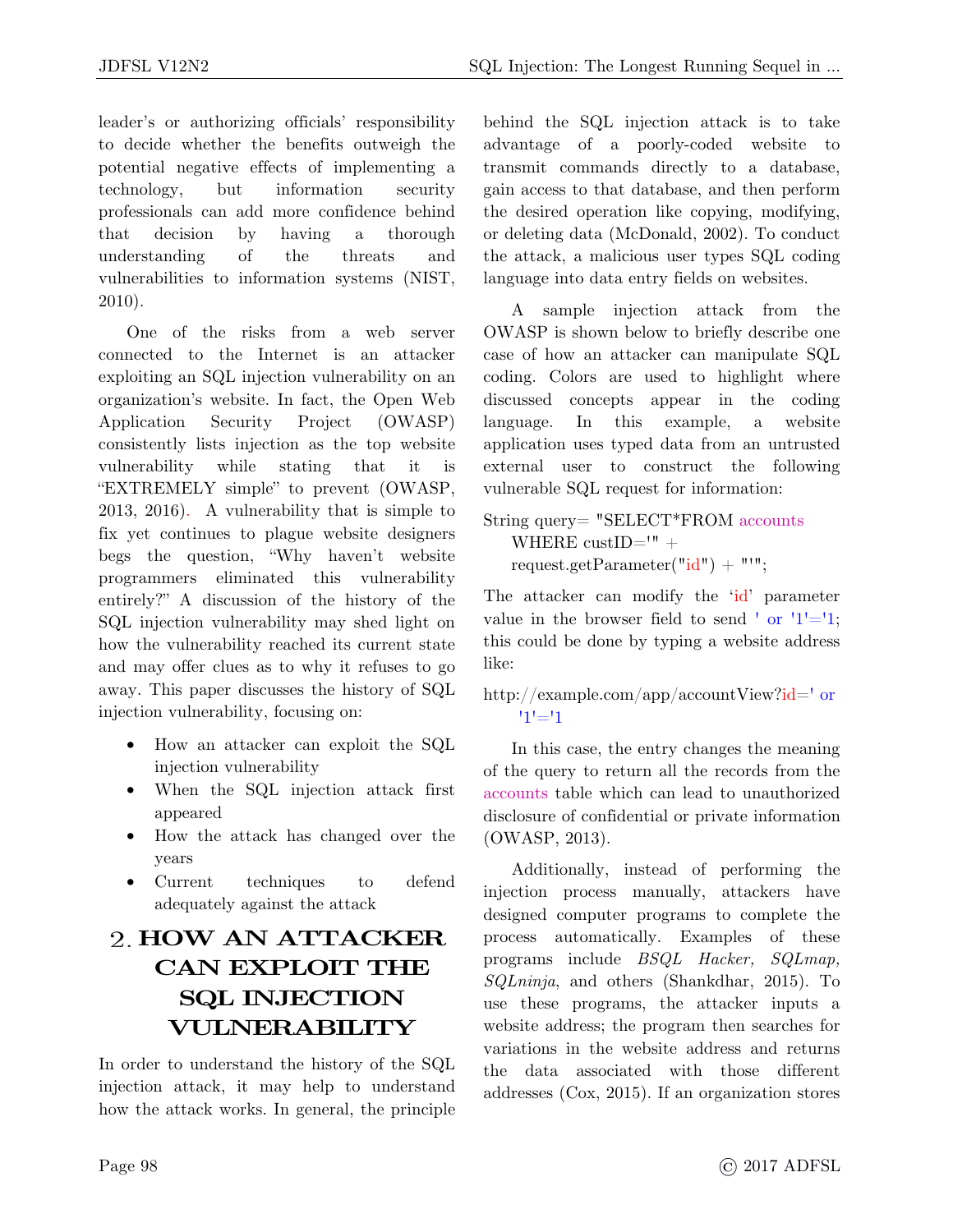a file of social security numbers in the same tools could return the social security number file even though that file was never meant to  $f_{\text{in}}$  even though to the public

be available to the public. These programs enable someone with a very low skill level to conduct these attacks, so the number of possible threats is very high. Essentially, anyone with a computer, an Internet connection, and intent could conduct an SQL injection attack and retrieve private or sensitive information  $(OWASP, 2016)$ . Attackers could also insert, modify, and delete data in an organization's database using this vulnerability (OWASP, 2016). In some cases, attackers can perform actions normally restricted to administrators like shutting down  $r_{\text{th}}$  deterministers management system  $\int$   $\frac{1}{N}$   $\frac{1}{N}$  $t_{\text{max}}$  $20 - 27.$ 

In addition to the relative simplicity of the attack, widespread SQL injection vulnerabilities and the perceived value of data in SQL databases help make SQL injection attacks common. According the 2016 NTT Group Global Threat Intelligence Report, injection attacks composed about a quarter of all attacks on website applications in 2015 (NTT Group, 2016). Additionally, per the NTT Group's 2014 report, each successful SQL injection attack can cost organizations up to  $106000(NTT)$   $C_{\text{Foup}}$   $2014$ )  $\left(\begin{array}{ccc}1 & 0 & 0 & 0\\0 & 0 & 0 & 0\\0 & 0 & 0 & 0\end{array}\right)$ 

## **WHEN THE SQL INJECTION ATTACK FIRST APPEARED**

The SQL injection vulnerability has been<br>known for seventeen (17) years, but it continues to plague security professionals to this day. The vulnerability was first documented by "rain.forest.puppy" in the December 1998 issue of Phrack magazine which described a Microsoft SQL server yielding possibly sensitive data through the use  $y$ -rough possibly sensitive data through the use of commands in normal user inputs like "name"<br>or "phone number" (rain.forest.puppy, 1998). The author of the issue with the pseudonym "rain.forest.puppy" is Jeff Forristal, a well $r^{\text{applied}}$  society over (Forristal, 2016) respectively to  $\mathbf{r}$  expert (Forristal, 2016).

Even though it was first documented in 1998, SQL injection did not appear to garner much attention in the information security community until 2002. The reason for the sudden interest in a four-year-old vulnerability may have been due to the timing of national events and the appearance of devastating viruses and worms. For example, the US had recently been attacked by terrorists using hijacked planes on September 11, 2001. Shortly thereafter, the nation's academics, military personnel, and politicians focused on increasing physical security and cybersecurity (Poeter, 2011). The new attention to cybersecurity may have prompted a critical examination of vulnerabilities that could weaken the US government or infrastructure, and SQL injection may have been highlighted as a particularly risky weakness to websites particularly risky weakness to websites connected to database systems.

In addition to the terrorist attack on the U.S. homeland, several viruses and worms had spread across the Internet causing various amounts of damage prior to 2002. amounts of damage prior to 2002.

- In March 1999, the *Melissa* macro virus Outlook, and it was estimated to cost millions of dollars in lost productivity  $(Lewis, 1999).$
- The  $ILoveYou$  virus followed in May<br>2000, showcoving the normal function 2000, showcasing the power of social<br>engineering by infecting about 45 million Windows PCs using an enticing attachment (Ward, 2010).
- The *Anna Kournikova* virus began  $\frac{1}{\pi}$  and  $\frac{1}{\pi}$  and  $\frac{1}{\pi}$  and  $\frac{1}{\pi}$  $\sum_{i=1}^{n}$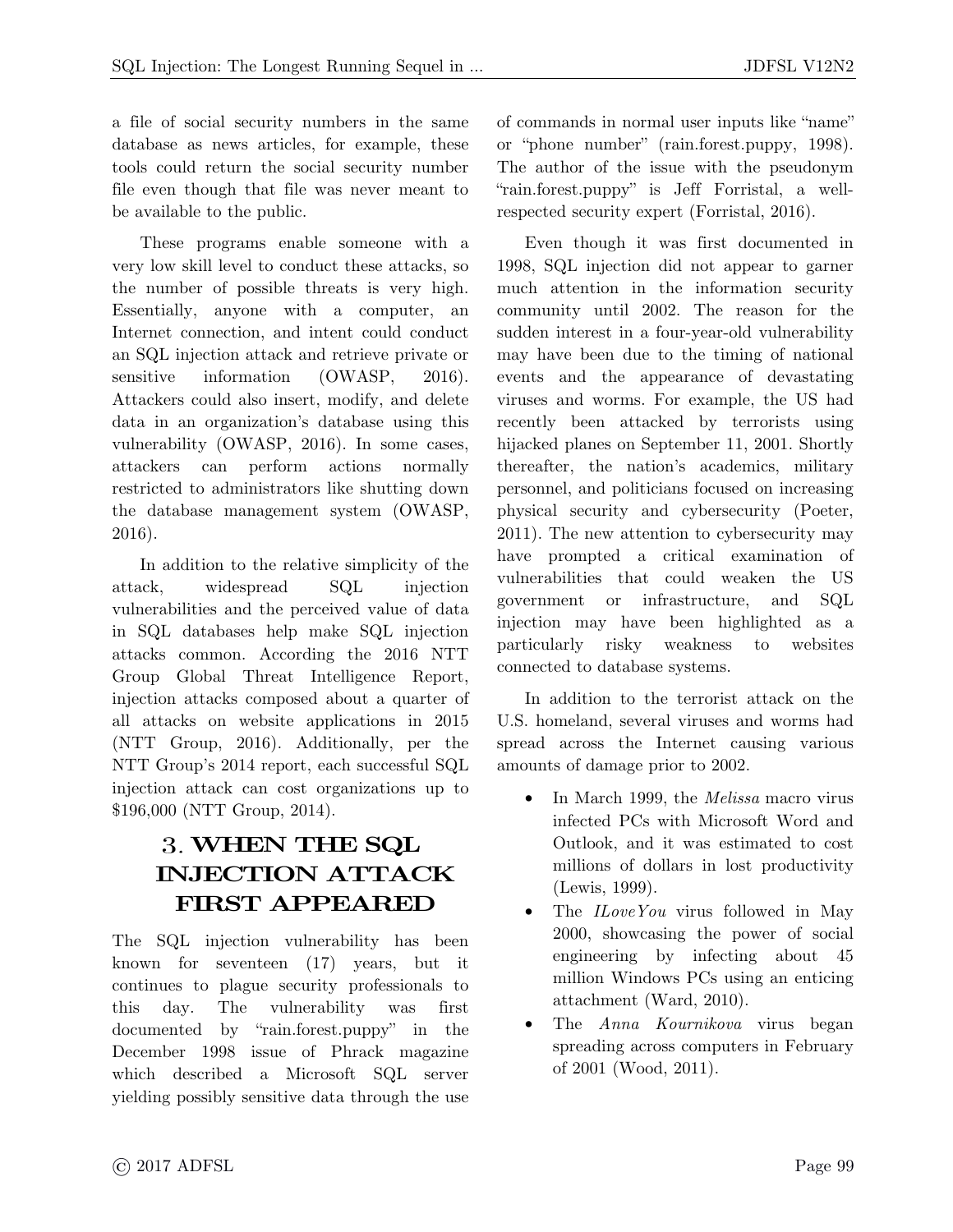- The *Code Red* worm appeared in July<br>2001 exploiting a vulnerability in Microsoft's Internet Information Server  $(IIS)$  (Tham, 2001).
- The *Nimda* worm The *Nimda* worm followed in<br>September 2001 exploiting multiple vulnerabilities in Microsoft systems  $(v_0, v_1, v_2, v_3, v_4, v_5, v_6, v_7, v_7, v_8, v_9, v_9, v_1, v_1, v_2, v_3, v_4, v_5, v_6, v_7, v_7, v_8, v_9, v_1, v_1, v_2, v_3, v_4, v_1, v_2, v_3, v_4, v_5, v_6, v_7, v_7, v_8, v_9, v_1, v_1, v_2, v_3, v_1, v_2, v_3, v_4, v_5, v_6, v_7, v_7, v_8, v_9, v_1, v_1, v_2,$  $($   $($   $($   $)$   $($   $)$   $($   $)$   $($   $)$   $($   $)$   $($   $)$   $($   $)$   $($   $)$   $($   $)$   $($   $)$   $($   $)$   $($   $)$   $($   $)$   $($   $)$   $($   $)$   $($   $)$   $($   $)$   $($   $)$   $($   $)$   $($   $)$   $($   $)$   $($   $)$   $($   $)$   $($   $)$   $($   $)$   $($   $)$   $($

In fact, in 2009, *The Telegraph* ranked<br>three of these viruses and worms in their top three of these viruses and worker in their top 10 met de worst computer viruste of an inter-(The Telegraph, 2009). The alarming<br>appearance of rapidly-propagating viruses and worms in a short period of time may have shifted the attention of computer experts to information security.  $\cdots$ 

The increased attention on SQL injection<br>in 2002 appears to reflect the rising interest in cybers ecurity at the time. Noting that the viruses and worms discussed above targeted Windows systems, Bill Gates released a memo earlier that year describing the new direction of Microsoft toward Trustworthy Computing, an initiative to improve the security of computer technology and software produced by the company (Gates, 2002). Since then, numerous academic papers have been written to address not only SQL injection attacks, but other well-known attacks as well.

In 2003, Hunag, Huang, Lin, and Tsai<br>developed a platform for assessing web application security. The authors realized rapid development of web applications was resulting in poor coding, which introduced vulnerabilities in the applications. Their project named Web Application Vulnerability and Error Scanner (WAVES) was one of the first attempts to assess web applications for  $\frac{1}{\sqrt{1+\epsilon}}$  in  $\frac{1}{\sqrt{1+\epsilon}}$  is a propositions for a propositions for  $\frac{1}{\sqrt{1+\epsilon}}$ 

vulnerabilities, including  $S \subset \mathcal{N}$  is given by Halfond and Orso released their tool named<br>Amensia in 2005, and it is often cited today as one of the first tools focused exclusively on  $\overline{SOT}$  injection detection and prevention SQL injection detection and prevention.

 $\frac{1}{\sqrt{2}}$  stands for Neutralians  $\frac{1}{\sqrt{2}}$  state and  $\frac{1}{\sqrt{2}}$ for Neutralizing SQL Injection Internation, and its combines static analysis and runtime<br>monitoring (Halfond & Orso, 2005). Amensia builds a table of expected SQL queries during the static analysis and then during the runtime monitoring, all dynamic queries are checked against the table to identify any unauthorized attempts (Halfond  $&$  Orso, 2005).

attempts (Halfond & Orso, 2005). In 2008, Kemalis and Tzouramanis<br>developed an SQL injection detection system (SQL-IDS) to monitor Java based web applications and detect SQL injection attacks in real time. SQL-IDS is a methodology based detection system that does query specific detection (Kemalis  $\&$  Tzouramanis, 2008). This approach is very efficient and did not produce any false positives or false negatives in testing (Kemalis  $\&$  Tzouramanis, 2008).  $t_{\text{max}}$  (Testimates  $\alpha$  Tzouramanis, 2008).

Shar and Tan (2013) presented a three-<br>pronged approach to defeating SQL injection. They believed a combination of defensive coding and vulnerability detection, as well as runtime attack prevention was necessary to defeat SQL injection (Shar  $\&$  Tan, 2013). The authors considered defensive coding the first line of defense. By replacing dynamic queries with stored procedures attackers would be unable to inject additional code (Shar  $&$  Tan, 2013). If dynamic queries must be included, then the authors recommend data validation and escaping. In addition to defensive coding,  $\text{Shar}$  and  $\text{Tan}$  (2013) recommended vulnerability detection and runtime attack prevention. They provide a review of numerous methods to detect SQL injections and tools to prevent SQL injections through  $\frac{1}{2}$  and tools to prevent  $\frac{1}{2}$   $\frac{1}{2}$  injections through runtime analysis (Shar & Tan, 2013).

In 2015, Alghamdi, Ahmad, and Imran<br>offered a new technique to prevent SQL injection attacks. By using application layer detection at both the client and server, they are able to prevent SQL injection attacks. On  $\frac{1}{2}$  and  $\frac{1}{2}$  in  $\frac{1}{2}$  in  $\frac{1}{2}$  in  $\frac{1}{2}$  in  $\frac{1}{2}$  in  $\frac{1}{2}$  in  $\frac{1}{2}$  in  $\frac{1}{2}$  in  $\frac{1}{2}$  in  $\frac{1}{2}$  in  $\frac{1}{2}$  in  $\frac{1}{2}$  in  $\frac{1}{2}$  in  $\frac{1}{2}$  in  $\frac{1}{2}$  in  $\frac{1}{2}$  in  $\sum_{i=1}^{n}$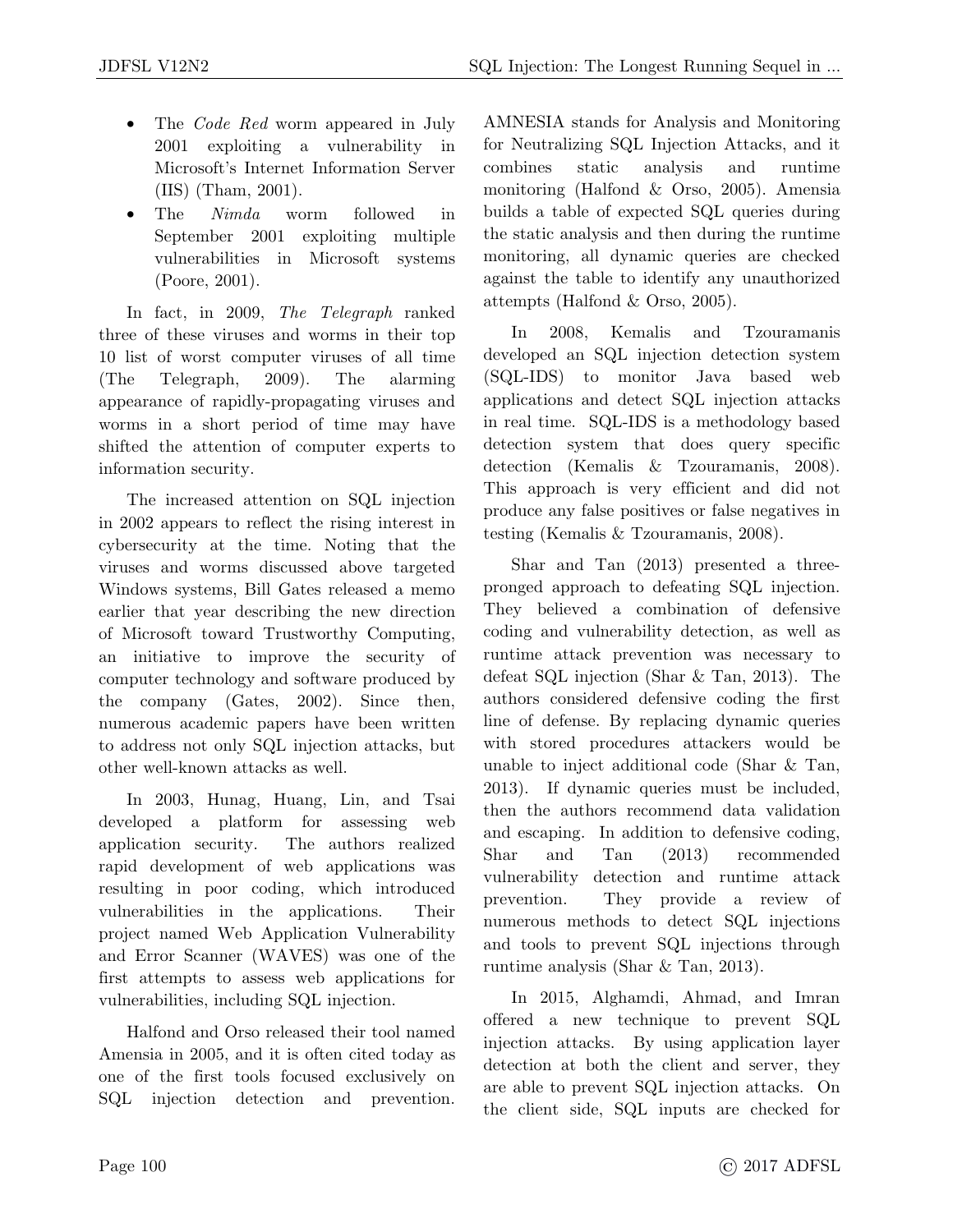special characters used in typical SQL<br>injections, and only filtered input strings are passed to the server (Alghamdi, et al., 2015). The server ensures all passed requests have the proper rights and permissions to access the web applications. Used together, these techniques significantly reduce SQL injection attacks (Alghamdi, et al., 2015). attacks (Alghamdi, et al., 2015).

### **HOW THE ATTACK HAS CHANGED**

Like much of computer technology, SQL<br>injection attacks rarely stay constant. The December 1998 issue of Phrack magazine. discussed how an attacker could piggyback SQL commands in user inputs  $(rain.forest.puppv, 1998)$ . While it is certainly an effective method to allow unauthorized disclosure of information stored in an SQL database, there are other types of attacks that can be used to gain unauthorized access to valuable data.

- By 2006, Halfond, Viegas, and Orso<br>had described seven types of SQL injection attacks, distinguishing between the mechanisms of injection and the intent of the attacker (Halfond, Viegas,  $\&$  Orso, 2006). While not attacks themselves, the mechanisms of injection focused more on how the injection focused more on how the attacker could inject SQL community; for example, an attacker could<br>manipulate user fields, cookies, server  $\frac{1}{\sqrt{1-\frac{1}{n}}}\left\{\frac{1}{n}\right\}$  which is the user fields of  $\frac{1}{n}$  in  $\frac{1}{n}$  in  $\frac{1}{n}$  is the user fields of  $\frac{1}{n}$  in  $\frac{1}{n}$  is the user fields of  $\frac{1}{n}$  is the user field of  $\frac{1}{n}$  is the user field variables like HTTP headers, or use second-order injection to deliver<br>commands (Halfond, Viegas, & Orso, 2006). The following types of attacks differ in the underlying vulnerability  $\frac{d}{dx}$  is the underlying value  $\frac{d}{dx}$ rather than the mechanism of injection.
- Tautology-based attacks involve<br>inserting code into conditional statements so that the conditional statements always return a true value  $s$  and  $s$  always  $\frac{1}{s}$  return a true value

(Halfond, Viegas, & Orso, 2006). The in this paper is a tautology-based attack because inserting the conditional statement  $'$  or  $'1'=1$  causes the query Since one will always equal one, the database will return all rows from the accounts table as it executes the call for information.

- Instead of Instead of causing unauthorized<br>disclosure of data stored in the database, illegal/logically incorrect queries function as more of a reconnaissance role (Halfond, Viegas,  $\&$ Orso,  $2006$ ). In this attack, overly descriptive error codes can yield unintended information about the database such as table names. The attacker can then target specific parts of the database that may contain valuable or sensitive data.
- A union-query attack can cause a database to return an universited table. database to return an unintended table<br>to the attacker with a command structured as "UNION SELECT  $\langle$ rest of injected query>" (Halfond, Viegas,  $\&$ Orso, 2006).
- Piggybacking is the same attack<br>discussed in Phrask magazine in  $1008$ discussed in Phrack magazine in 1998<br>where SQL commands are placed in user input fields (Halfond, Viegas,  $\&$ Orso,  $2006$ ).
- Stored procedures, • Stored procedures, despite being<br>advertised as the definitive shield against injection attacks, can become a method for injection attacks if the stored procedures contain vulnerabilities themselves (Halfond, vulnerabilities themselves (Halfond, Viegas, & Orso, 2006). Stored<br>procedures are discussed in the countermeasures section of this paper, but as with many tools used by humans, if not implemented properly, they may become useless. they may become useless.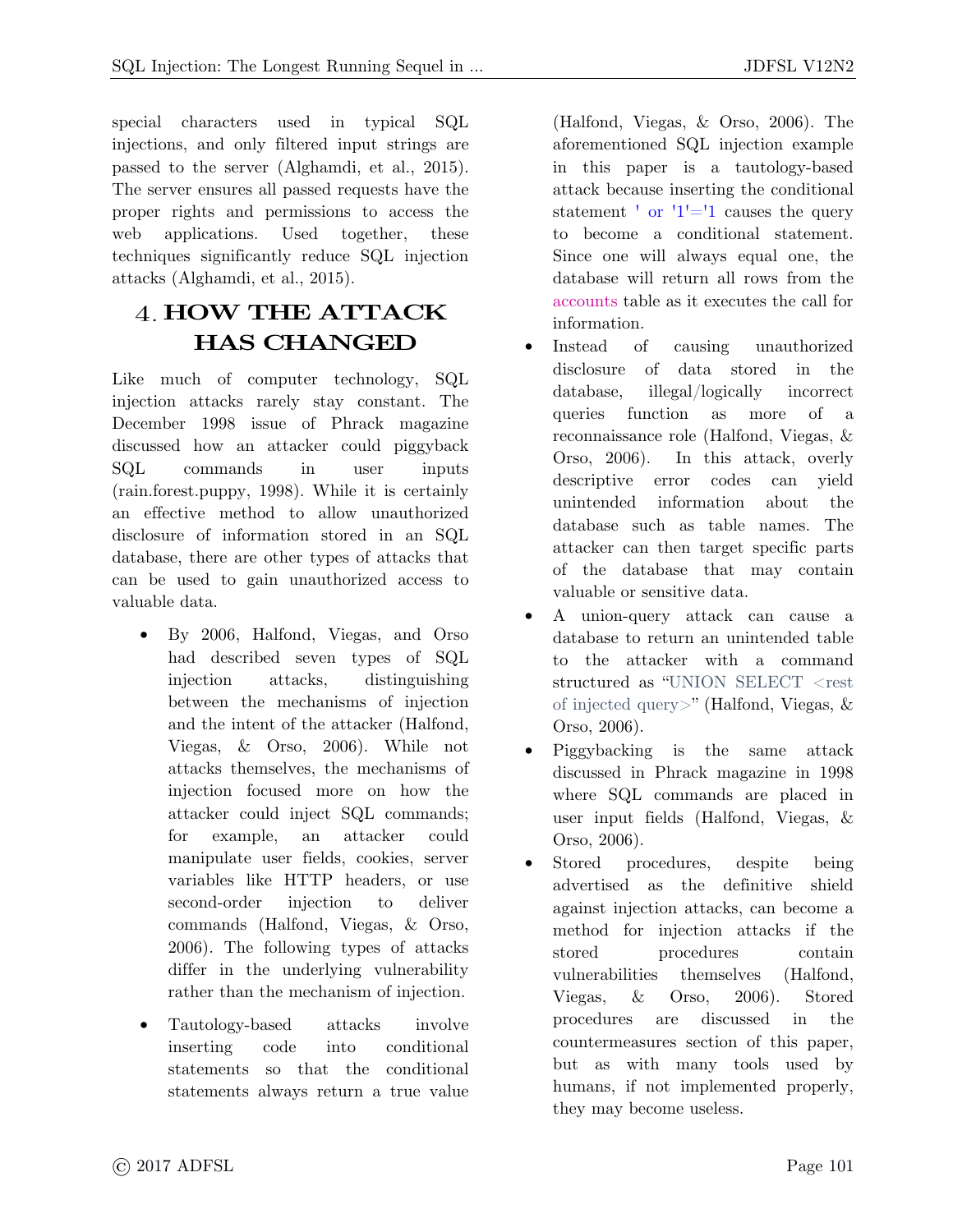- Inference attacks are similar to illegal or logically incorrect queries in that the attacker is not directly accessing data in the SQL databases. Instead of relying on overly descriptive error messages, however; inference relies on the behavior of the database after receiving commands such as whether an error message appears at all (Halfond, Viegas,  $\&$  Orso, 2006). Inference is further divided into blind injection and timing attacks (Halfond, Viegas,  $\&$ Orso,  $2006$ ).
- Finally, alternate encoding involves masking commands by using<br>hexadecimal, ASCII, or Unicode encoding. By itself this will not return valuable information, so it is combined with other types of attacks to assist in evading detection (Halfond, Viegas,  $\&$ Orso,  $2006$ ). The existence of alternate encoding is a significant argument against the use of blacklisting as an effective countermeasure (Cisco,  $2016$ ). effective countermeasure (Cisco, 2016).

In 2013, Kindy and Pathan composed a condensed list of only the two most common SQL injection attacks, tautology-based and inference attacks (Kindy  $\&$  Pathan, 2013). However, the list goes into greater depth about the subtypes of each attack. Tautology subtypes are string injection, numerical injection,—and comments attack (Kindy  $\&$ Pathan, 2013). Inference subtypes are blind injection, timing attacks, database backdoors, and command injection (Kindy  $& \text{Pathan},$ 2013). Blind injection and timing attacks were discussed by Halfond, Viegas, and Orso in 2006 (Halfond, Viegas,  $\&$  Orso, 2006). While adding a few new attack methods, the types of SQL injection attacks remain approximately the same as those discussed in 2006. same as those discussed in 2006.

Attackers have used some form of SQL injection to deface public websites, install malware, or obtain sensitive information like social security numbers or credit card details; any of these consequences are expensive and embarrassing to the victim. In particular, one embarrassing to the victim. In particular, one string of high-profile attacks took place over a seven-year period affecting popular<br>organizations like 7-Eleven, JCPenney Inc., NASDAQ, Dow Jones Inc., and JetBlue Airways (Kitten, 2013). The attackers most often used SQL injection to gain initial access to a targeted system eventually collecting over 160 million credit card numbers and related personal information from  $2005$  to  $2012$ (Department of Justice, 2013). The cost to the 16 affected organizations totaled in the hundreds of millions of dollars, and three corporate victims alone had combined losses of over \$300 million (Department of Justice,  $2013$ ). This does not include the indirect costs of identity the ft of the individual consumers whose personal information was stolen. This streak of attacks suggests that some attackers. are not content with gaining unauthorized access to personal information from a single event; if successful, attackers may continue to  $e^{i\theta}$  is such a  $i$ , and the  $i$ , attackers multiple use the same exploits to attack multiple organizations.

In 2011, Sony was attacked multiple times<br>through the Sony PlayStation Network, Sony Music Japan, and Sony Pictures. While it is difficult to confirm that the attackers of the PlayStation Network used an SQL injection vulnerability, the attackers of Sony Music Japan and Sony Pictures certainly did  $(Anthony, 2011; Wisniewski, 2011; Henderson,$ 2011). The attack on the PlayStation Network compromised the personal information of 100 million users and began a month-long outage estimated to cost  $$171$  million (Henderson, 2011). While the attack on Sony Music did not result in a breach of sensitive information, the Sony Pictures attack resulted in the disclosure  $S \sim 1$  Pictures attack results in the disclosure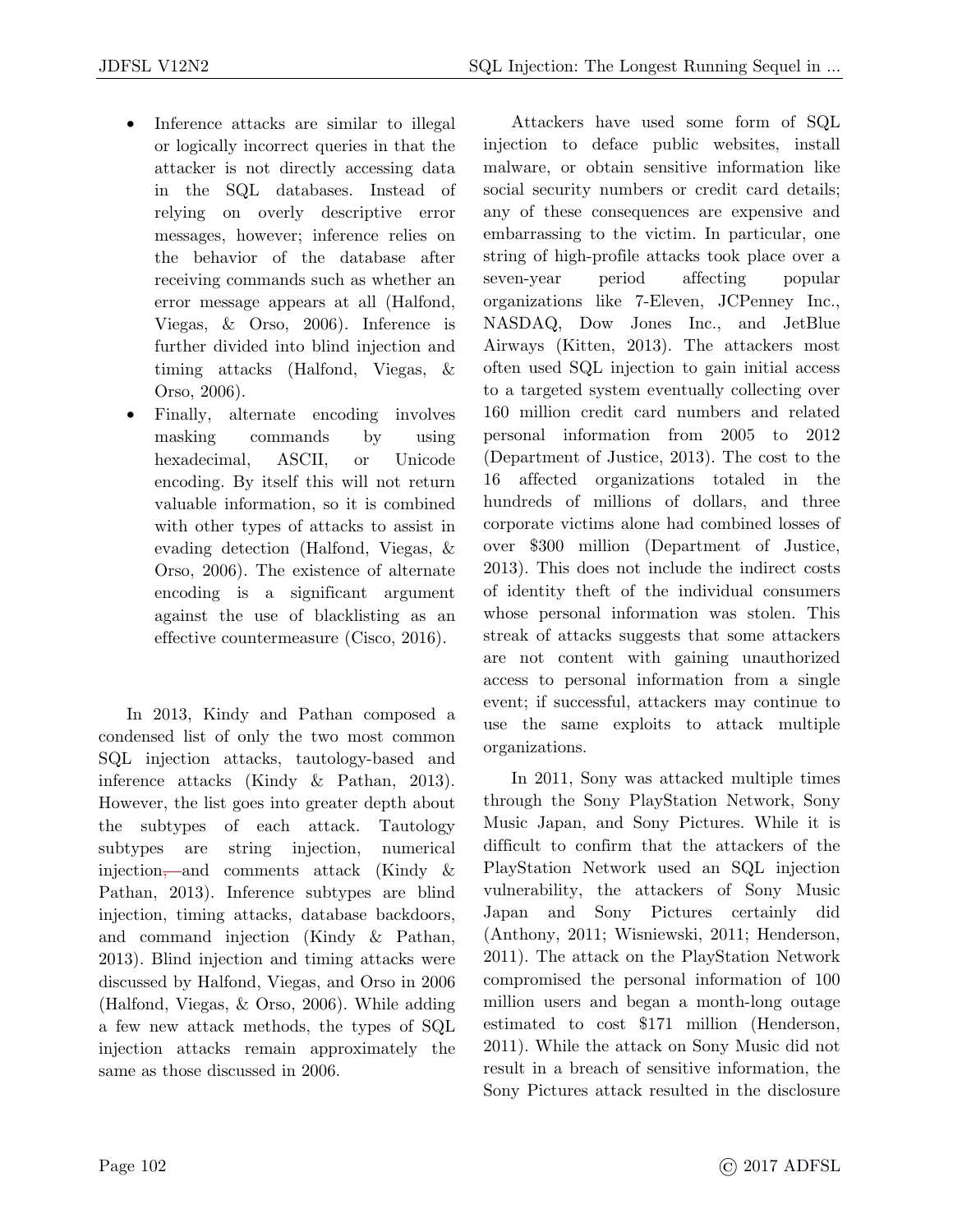of personal information of one million users<br>(Wisniewski, 2011; Henderson, 2011). Sony's eventful year highlights the need to remove known vulnerabilities and apply lessons learned to all areas of an organization aggressively. Otherwise, organizations can expect to continue to lose money from known and preventable security issues.  $\mathbf{p}$  is such that security is such as  $\mathbf{p}$ 

## **COUNTERMEASURES AVAILABLE TO PROTECT AGAINST THE THREAT**

Luckily, the defense against an SQL injection the solutions involve treating data entered by users as untrusted or hostile (McDonald, 2002). Some countermeasures against an SQL injection attack include:  $j<sub>i</sub>$  in the contract include  $i<sub>i</sub>$ 

- Whitelisting
- Prepared statements<br>• Stored procedures
- Stored procedures

Whitelisting refers to accepting data in an input field only if it contains predefined, permitted characters  $(Cisco, 2016)$ . For example, if a user input field was associated with entering numbers like whole dollar amounts, white listing would ensure that entries with numeric characters only would be accepted. Any entries with letters or special characters would be rejected. The inverse of white listing is black listing, which rejects entries with characters known to facilitate SQL injection attacks. Whitelisting is an "implicit" deny" concept where all entries are rejected except those explicitly allowed by the programmer, and blacklisting is an "explicit" deny" concept where all entries are accepted except those explicitly denied. For SQL injection attacks, whitelisting is more effective.  $\lim_{n \to \infty}$  is  $\frac{1}{n}$  in  $\frac{1}{n}$  or  $\frac{1}{n}$ than blacklisting because attackers can use

sophisticated techniques like alternate encoding<br>to hide blacklisted characters in search fields nullifying the effect of the blacklisting feature  $(Cisco, 2016)$ .  $(2 \cdot 2 \cdot 1)$ .

Prepared statements, also known as<br>parameterized queries, focus on how known as programmers structure data requests based on what the user types in the input fields  $(OWASP, 2016)$ . If done properly, a database will interpret the user input as it is exactly written and not as a command. For example, if a programmer used prepared statements in the SQL coding in the above example and a malicious attacker entered ' or '1'='1, the SQL  $\frac{1}{\pi}$  exact name ' or '1'='1 instead of returning all data from the accounts table, preventing<br>unauthorized disclosure of information  $(OWACD, 9016)$  $(20.12227, 2029)$ .

Stored procedures are very similar to<br>prepared statements, and they have the same security benefits as prepared statements  $(OWASP, 2016)$ . With stored procedures, however, the SQL code is kept within the SQL  $h_{\text{other}}$  (OWACD 2016)  $\frac{d}{dx}$ 

Other defenses exist to help make SQL injection attacks less successful. For example, keeping table names less predictable, like changing the table name "accounts" to "accounts" names it more difficult for attackers to guess successful commands (McDonald, 2002). Additionally, an intrusion prevention system (IPS) can detect the signatures of an SQL injection attack and take automatic action to thwart the attack (Cisco, and the attack of the attack (Cisco,  $(2016)$  $20-2)$ .

To help reduce the risk of a successful SQL<br>injection attack, security professionals can train an organization's website application developers to write code with security techniques like white listing, prepared statements, and stored procedures. While developers are focused on what their programs. developers are focused on what their programs  $\mathbf{r}$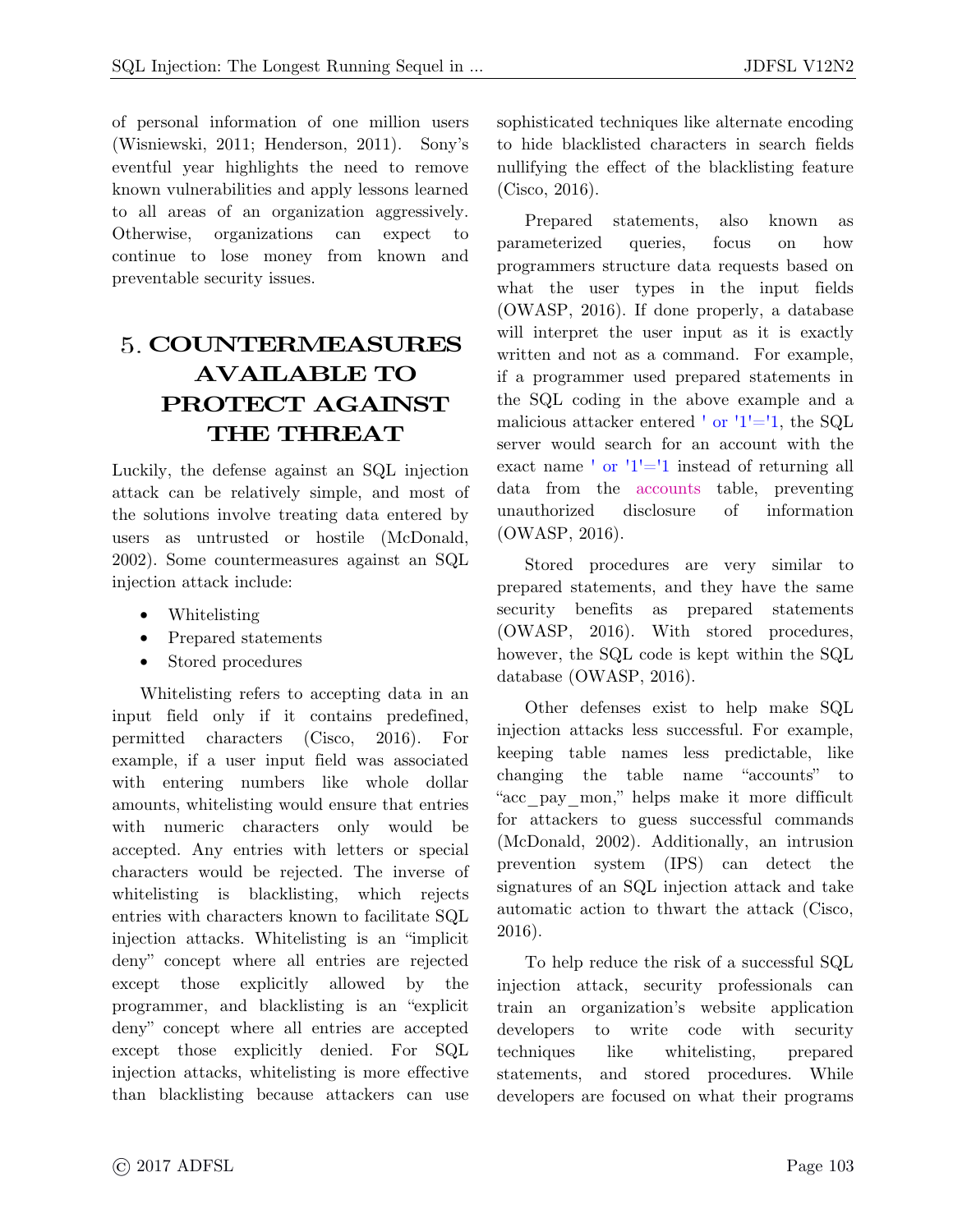*should* do, it is equally important to determine what their programs *could* do from a security<br>standpoint, so code reviews and dynamic testing of website applications should be performed to help identify SQL injection vulnerabilities. Until developers uniformly begin coding with security in mind, injection will likely remain the number one website vulnerability on the OWASP's Top 10. The additional time and effort to incorporate secure coding, static and dynamic testing, and an IPS can be far less than the cost of a successful SQL injection attack costing \$196,000 or a string of attacks costing hundreds of millions of dollars. One hundred million credit and debit cards were stolen in the 2009 Heartland Payment Systems breach which was the result of SQL injection and it is estimated they paid out approximately \$140 million in fines and  $\sum_{\text{other noneltic}}$  (Levis 2015) other penalties (Lewis, 2015).

#### **CONCLUSION**

From its discovery in 1998 to the current<br>forms of attack, SQL injection has been a thorn in the sides of website developers using associated SQL databases. However, the attack itself did not receive much attention until 2002 which may have been a function of the terrorist attacks of September 11, 2001 and the concentration of viruses and worms appearing in the years prior to 2002. Between 1998 and 2006, the types of documented SQL injection attacks expanded from one to seven, but today's most common attacks can be grouped into two major groups: tautology-based and inference attacks. Countermeasures against an SQL injection attack include whitelisting, prepared statements, stored procedures, and an IPS. Many of those countermeasures rely on a properly trained programmer with security in mind, and the cost of countermeasures can be far less than the cost of a successful injection attack and the subsequent cleanup. When defending against SQL injection attacks, "an ounce of prevention is worth a pound of cure." ounce of prevention is worth a pound of cure."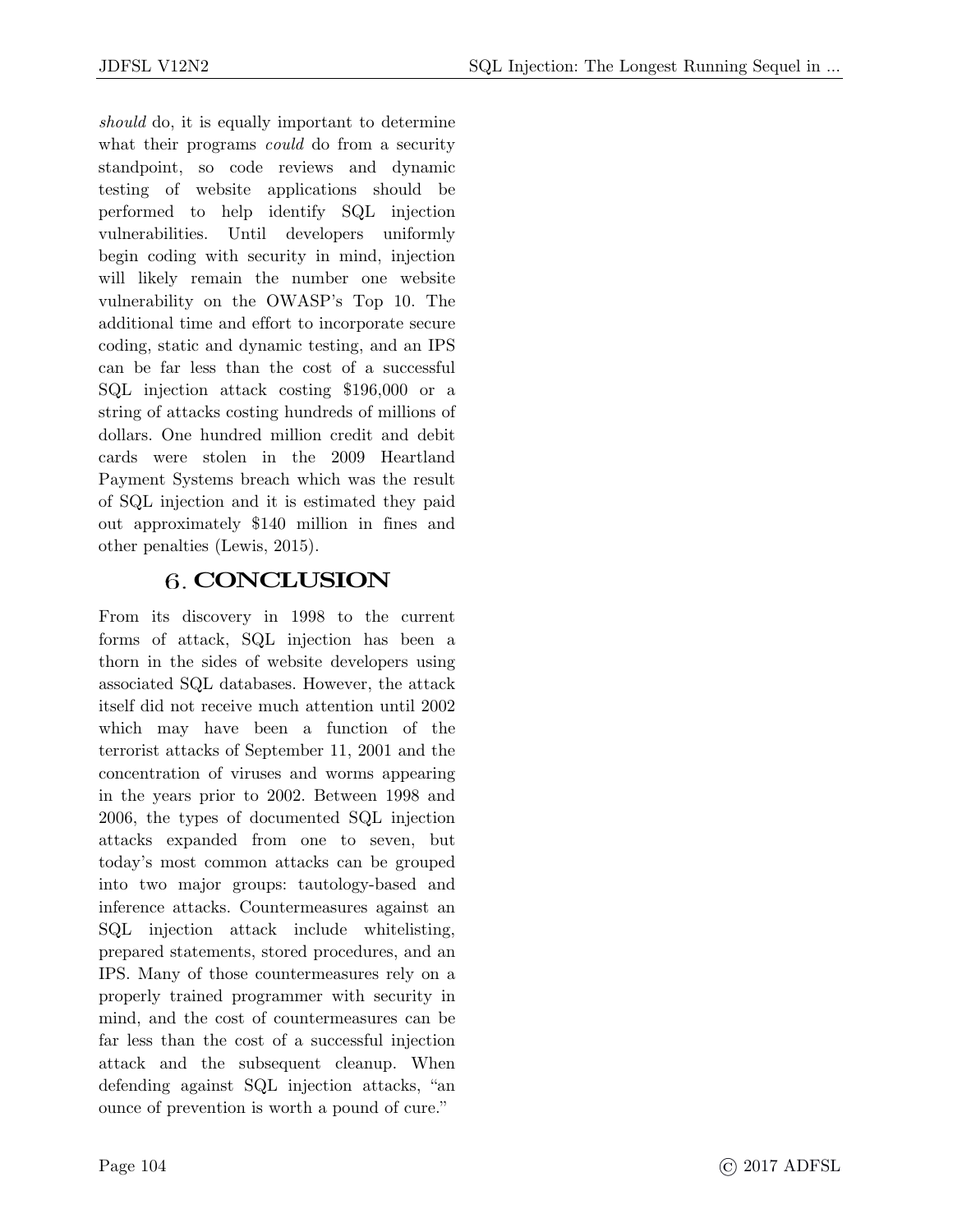- REFERENCES<br>Alghamdi, A., Ahmad, B., & Imran, M. http://www.wired.com/2002/01/bill-gates-(November, 2015). SQL injection attack, still an unaddressed issue with dynamic web applications. *International Journal of* Computer Science Engineering  $l(6)$ *Computer Science Engineering, 4*(6).
- Anthony, S. (2011, April 27). *How the Playstation Network was hacked.* Retrieved October 16, 2016, from Extreme Tech http://www.extremetech.com/gaming/8421  $\frac{h}{\sqrt{2}}$  how the playetation naturals was hacked. 8-how-the-playstation-network-was-hacked
- Cisco. (2016, February 15). *Understanding SQL injection.* Retrieved July 19, 2016, http://www.cisco.com/c/en/us/about/secu  $\frac{1}{\pi}$  $r_{\text{ref}}$ -center/sql-injection.html  $\frac{1}{6}$
- Cox, J. (2015, November 20). *The history of SQL injection, the hack that will never go away.* Retrieved July 17, 2016, from http://motherboard.vice.com/read/thehttp://mot.com/example.com/read-the-hack-that-willnever-go-away never-go-away
- Department of Justice. (2013, July 25). *Five indicted in New Jersey for largest known*  data breach conspiracy. Retrieved October 18, 2016, from Department of Justice website: https://www.justice.gov/usao- $\eta$ j/pr/five-indicted-new-jersey-largestknown-data-breach-conspiracy  $k$  is a decomposition of  $\mathbf{r}$  and  $\mathbf{r}$
- Forristal, J. (2016). *Jeff Forristal LinkedIn profile*. Retrieved August 29, 2016, from  $\frac{1}{\pi}$  $\mathbf{H}(\mathbf{r},\mathbf{r})$  whose measured difference only  $\mathbf{H}(\mathbf{r})$  is denoted by the set
- Gates, B. (2002, January 15). *Bill Gates: Trustworthy computing.* Retrieved August 30, 2016, from Wired.com website:

 $trustworthy-computing/$  $\mathbf{t}$  trustworthy-computing  $\mathbf{t}$ 

- Halfond, W & Orso, A. (2005). AMNESIA:<br>Analysis and monitoring for NEutralizing Analysis and monitoring for NEutralizing SQL-Injection attacks. *Proceedings of the Automated Software Engineering Conference 2005*, Long Beach, CA.<br>Retrieved from http://www $bcf.$ usc.edu/~halfond/papers/halfond05ase. bcf.usc.edu/~halfond/papers/halfond05ase. pdf
- Halfond, W., Viegas, J., & Orso, A. (2006). *<sup>A</sup> classification of SQL injection attacks and countermeasures.* Retrieved September 1, 2016, from Georgia Institute of Technology website:<br>http://www.cc.gatech.edu/fac/Alex.Orso/p

apers/halfond.viegas.orso.ISSSE06.pdf  $\mathbf{v}_1$  and  $\mathbf{v}_2$  is a proportion. In the contract of the contract of  $\mathbf{v}_1$  and  $\mathbf{v}_2$ Henderson, N. (2011, June 3). *Hackers attack* 

- *Sony Pictures with single SQL injection.*  $W_{\text{bin}}$  under  $W_{\text{bin}}$ Whir well<br>http://www.thewhir.com/web-hostinghttp://hackers-attack-sony-pictures-withsingle-sql-injection  $\sim$   $\sim$   $\sim$   $\sim$   $\sim$   $\sim$   $\sim$
- Henderson, N. (2011, May 24). *Sony estimates \$171M in losses from Playstation Network outage, more from earthquake.* Retrieved  $http://www.thewhir.com/web-hosting$ http://www.thurles-171m-in-losses-fromplaystation-network-outage-more-fromplaystation-network-outage-more-fromearthquake
- Hunag, Y., Huang, S., Lin, T., & Tsai, C.<br>(2003, May). Web application security assessment by faultingection and behavior monitoring. Proceedings of the  $12^{th}$ monitoring. *Proceedings of the 12th International Conference on World Wide Web*, Budapest, Hungary, 148-159.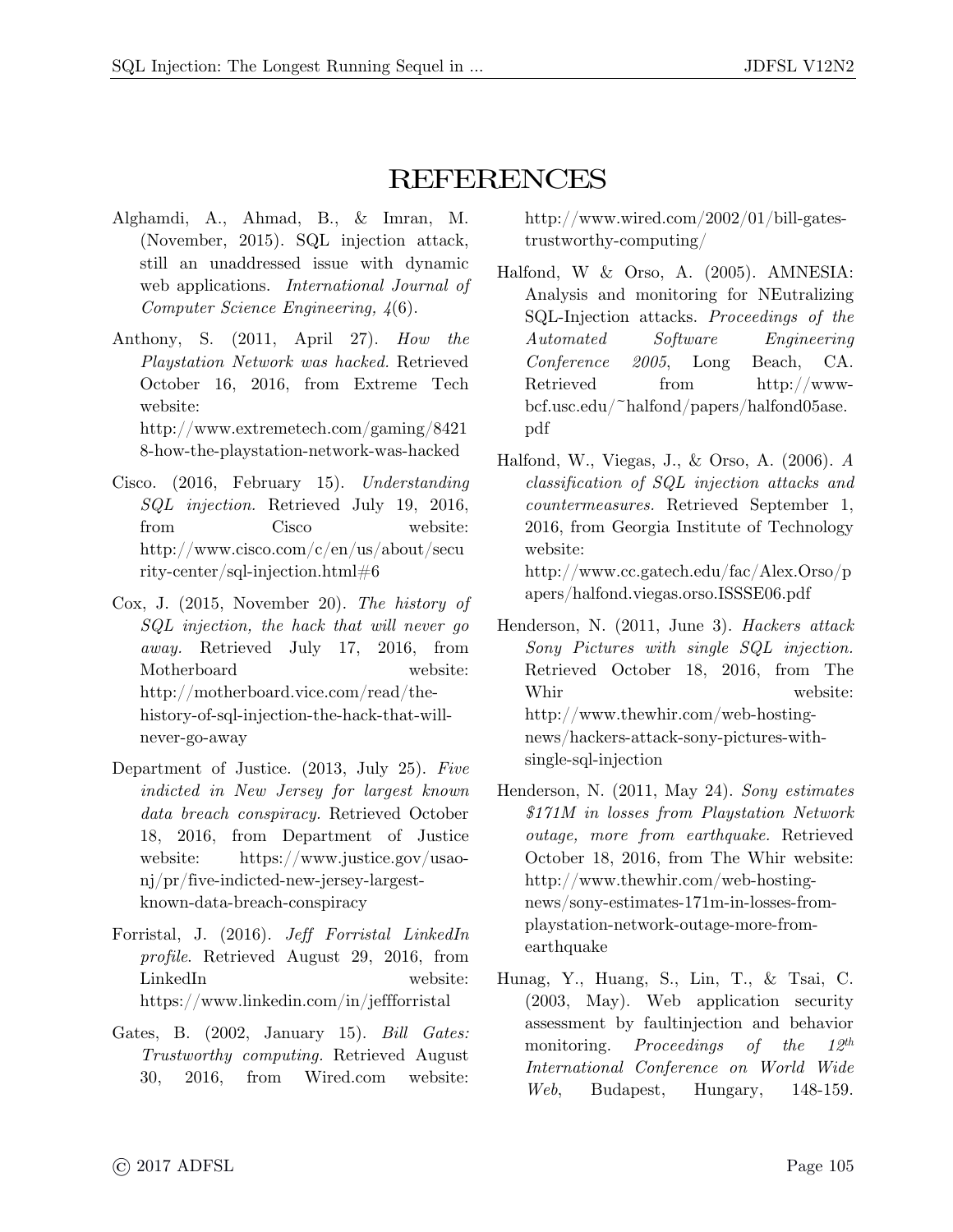$R_{\text{kin}}$  //dl sem erg/eitetien efm?deid-77515  $\frac{1}{9}$   $\frac{1}{775174}$ 2.775174

- Kemalis, K., & Tzouramanis, T. (2008, March). SQL-IDS: a specification-based approach for SQL-injection detection. Proceedings of the 2008 ACM Symposium  $\text{P}_2$  Proceedings of the 2008 Process  $\frac{1}{2}$  and  $\frac{1}{2}$   $\frac{1}{2}$  $\Gamma$ <sup>1</sup>  $\Gamma$ <sup>1</sup>  $\Gamma$ <sup>1</sup>  $\Gamma$ <sup>1</sup>  $\Gamma$ <sup>1</sup>  $\Gamma$ <sup>1</sup>  $\Gamma$ <sup>1</sup>  $\Gamma$ <sup>1</sup>  $\Gamma$ <sup>1</sup>  $\Gamma$ <sup>1</sup>  $\Gamma$ <sup>1</sup>  $\Gamma$ <sup>1</sup>  $\Gamma$ <sup>1</sup>  $\Gamma$ <sup>1</sup>  $\Gamma$ <sup>1</sup>  $\Gamma$ <sup>1</sup>  $\Gamma$ <sup>1</sup>  $\Gamma$ <sup>1</sup>  $\Gamma$ <sup>1</sup>  $\Gamma$ <sup>1</sup>  $\Gamma$ <sup>1</sup>  $\Gamma$  $\frac{1}{2}$  $\frac{1}{96}$  https://december/doid=13636696.html 86.1364201
- Kindy, D., & Pathan, A. (2013). A Detailed<br>Survey on various aspects of SQL Injection in Web Applications; Vulnerabilities, Innovative Attacks and Remedies. Innovative Attacks and Remedies. *Internation Journal of Communication Networks and Information Security* , 80-92.
- Kitten, T. (2013, July 26). *Card fraud scheme: The breached victims.* Retrieved October http://www.bankinfosecurity.com/cardfraud-scheme-breached-victims-a-5941 fraud-scheme-breached-victims-a-5941
- Lewis, D. (2015, May). *Heartland payment systems suffers data breach*. Forbes.com.  $\hbar \text{tips:} //$ www.forbes.com/sites/davelewis/20  $15/05/31/h$ eartland-payment-systems- $15/27/2$  $s = 0.5$  and  $s = 0.00027$   $\frac{1}{7}$   $\frac{1}{7}$   $\frac{1}{5}$
- Lewis, P. (1999, April 1). *State of the art; Melissa and her cousins.* Retrieved August 30, 2016, from The New York Times http://www.nytimes.com/1999/04/01/tech nology/state-of-the-art-melissa-and-hercousins.html
- McDonald, S. (2002, April 8). *SQL injection: Modes of attack, defence, and why it matters.* Retrieved July 17, 2016, from https://www.sans.org/readingroom/whitepapers/securecode/sql-injection
	- $modes-attack-defence-matters-23$ modes-attack-defence-matters-23
- NIST. (2010, February). *NIST Special Publication 800-37 Guide for Applying the Risk Management Framework to Federal Information Systems Revision 1.* Retrieved  $http://csrc.nist.gov/publications/nistpubs/$  $\frac{1}{27}$  http://corrections/nister.gov/publications/nister.gov/publications/nister.gov/publications/nister.gov/publications/nister.gov/publications/nister.gov/publications/nister.gov/publications/nister.gov/publications  $\mathbf{r}$
- NTT Group. (2016). *2016 NTT Group Global Threat Intelligence Report.* NTT Group Security.
- NTT Group. (2014). *NTT Group 2014 Global Innovation Institute.*
- OWASP. (2013). *OWASP Top 10 2013: The ten most critical web application security risks.* OWASP.
- OWASP. (2016, April 10). *SQL injection.* Retrieved July 17, 2016, from OWASP<br>website:  $h_{\text{th}}$  // $\frac{1}{2}$  $\frac{1}{\sqrt{2}}$  here is  $\frac{1}{\sqrt{2}}$ ,  $\frac{1}{\sqrt{2}}$ ,  $\frac{1}{\sqrt{2}}$ ,  $\frac{1}{\sqrt{2}}$
- jection OWASP. (2016, May 25). *SQL injection prevention cheat sheet.* Retrieved July 19,<br>2016, from OWASP website: https://www.owasp.org/index.php/SQL I  $\frac{1}{\sqrt{2}}$  here  $\frac{1}{\sqrt{2}}$  and  $\frac{1}{\sqrt{2}}$  and  $\frac{1}{\sqrt{2}}$  best. njection\_prevention\_cheat\_sheet
- Poeter, D. (2011, September 8). *How*<br>expressessing her chanced since 0/11 *cybersecurity has changed since 9/11*. Retrieved August 30, 2016, from PCMag website:  $\frac{1}{2}$  (10.000  $\frac{1}{2}$  article<sup>2</sup>/0,2817,  $\frac{1}{2}$  article<sup>2</sup>/0,2817,  $\frac{1}{2}$
- $\frac{1}{2}$ Poore, K. (2001, November 11). *Nimda worm - Why is it different?* Retrieved August 31, 2016. from SANS website:  $\frac{8}{2}$ thttps://www.sans.org/readingroom/whitepapers/malicious/nimda-wormdifferent-98  $\ldots$  rain.forest.puppy. (1998, December 25). NT web technology vulnerabilities. *Phrack Magazine , 8* (54).